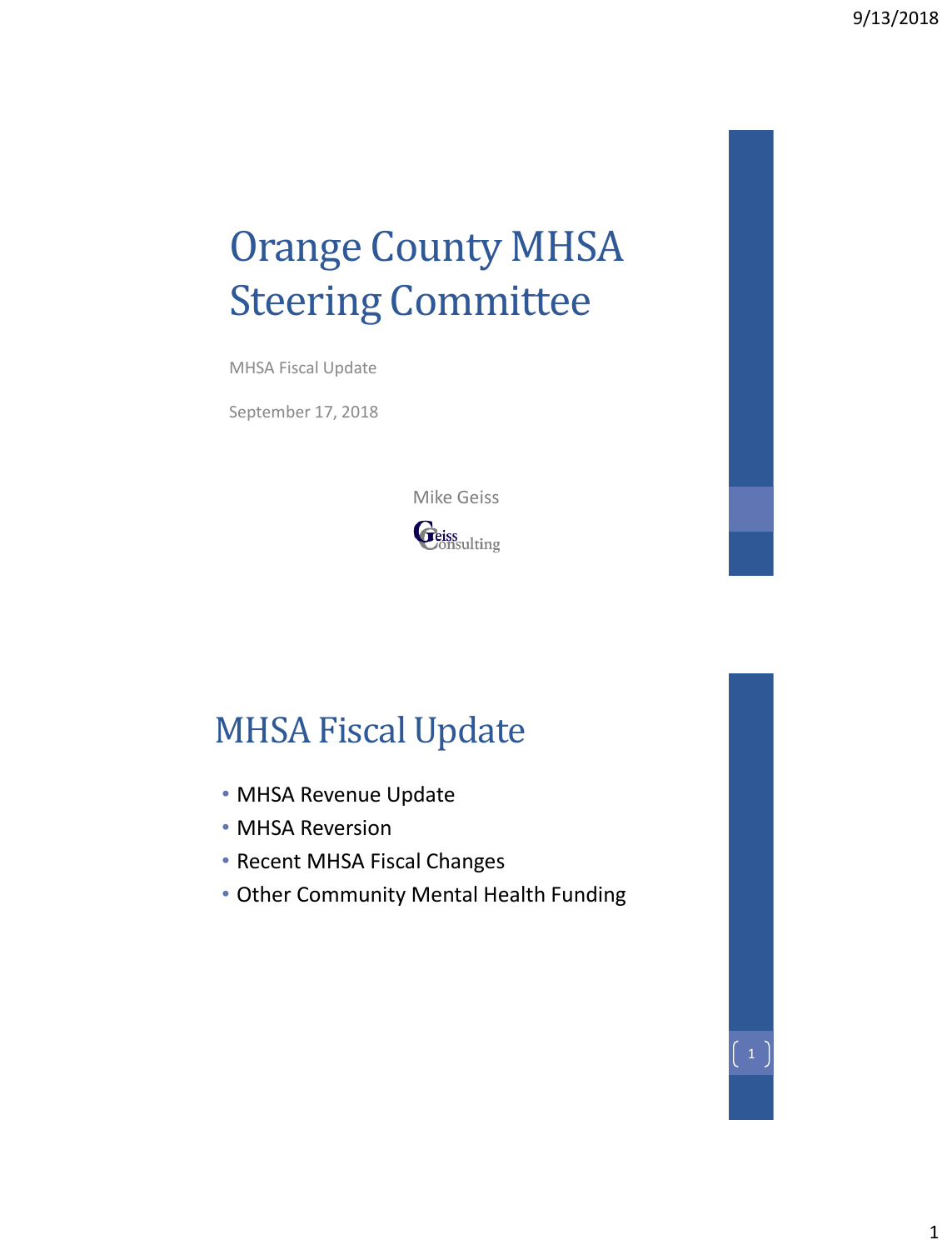# Mental Health Services Act

- The MHSA created a 1% tax on income in excess of \$1 million to expand mental health services
- Approximately 1/10 of one percent of tax payers are impacted by tax
- Two primary sources of deposits into State MHS Fund
	- 1.76% of all monthly personal income tax (PIT) payments (Cash Transfers)
	- Annual Adjustment based on actual tax returns
		- Settlement between monthly PIT payments and actual tax returns

### Mental Health Services Act

- Cash Transfers are largest in months with quarterly tax payments and year end tax payments
	- January, April, June and September
- Annual Adjustments are incredibly volatile
	- Two year lag
	- Known by March 15th
	- Deposited on July 1st
- Funds distributed to counties monthly based on unspent and unreserved monies in State MHS Fund at end of prior month
	- Orange County receives approximately 8.1% of statewide Orange County receives approximately 6.1% or statewide<br>MHSA distributions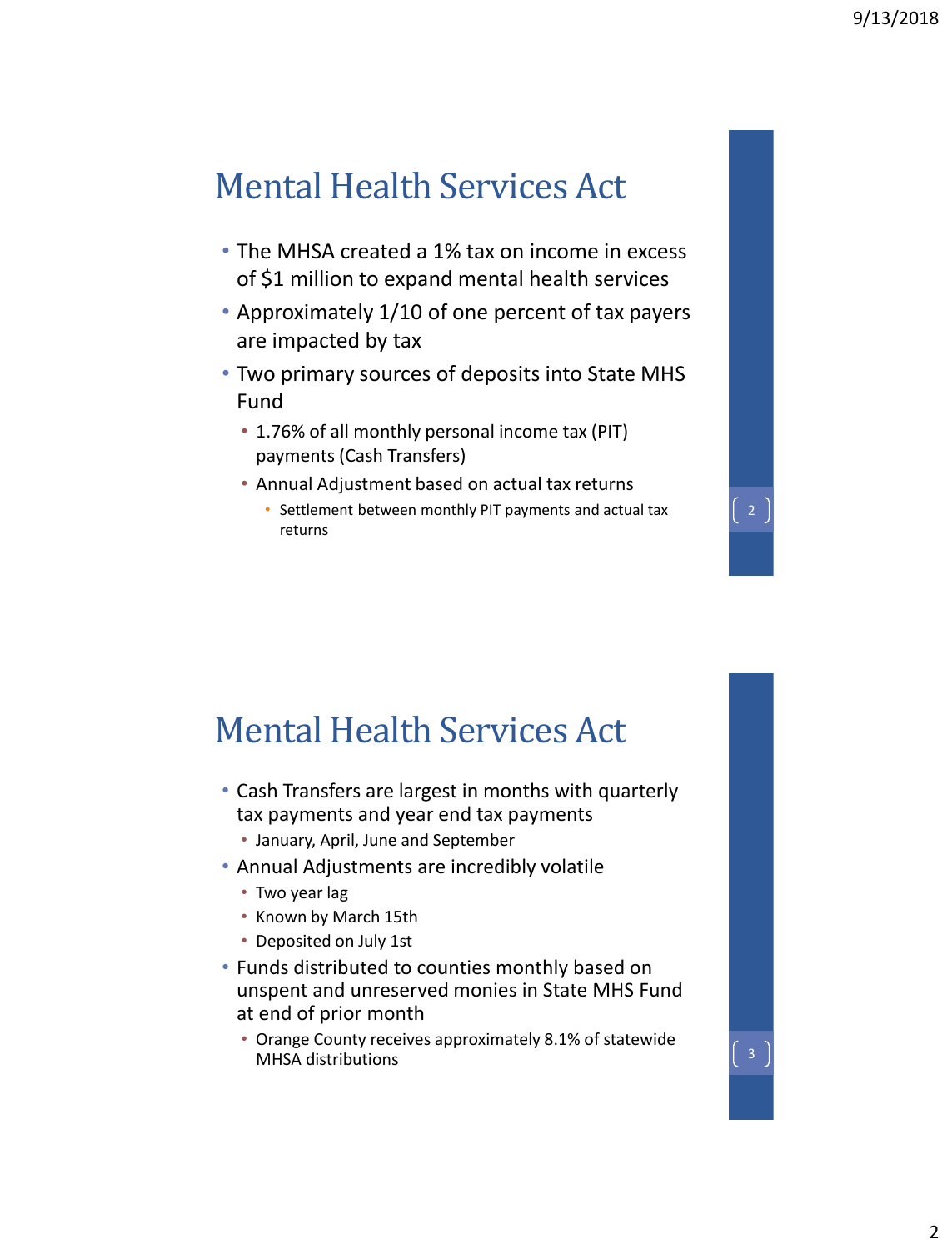### MHSA Estimated Revenues

- Sources for projections:
	- FY18/19 May Budget Revision to the Governor's Budget
	- Department of Health Care Services Information Notice 18-038
	- Department of Health Care Services Mental Health Services Act Expenditure Report (Governor's May Revise, May 2018)
	- Legislative Analyst Office estimate of personal income tax revenues

#### MHSA Estimated Statewide Revenues

**MHSA Estimated Revenues (Cash Basis-Millions of Dollars)**

|                   | <b>Fiscal Year</b> |                  |           |           |           |  |  |  |  |
|-------------------|--------------------|------------------|-----------|-----------|-----------|--|--|--|--|
|                   | Actual             | <b>Estimated</b> |           |           |           |  |  |  |  |
|                   | 16/17              | 17/18            | 18/19     | 19/20     | 20/21     |  |  |  |  |
| Cash Transfers    | \$1,484.1          | \$1,661.0        | \$1,717.5 | \$1,775.9 | \$1,836.3 |  |  |  |  |
| Annual Adjustment | \$464.1            | \$446.0          | \$272.5   | \$398.0   | \$521.1   |  |  |  |  |
| <b>Interest</b>   | \$2.6              | \$5.1            | \$5.1     | \$5.1     | \$5.1     |  |  |  |  |
| Total             | \$1,950.8          | \$2,112.1        | \$1,995.1 | \$2,179.0 | \$2,362.5 |  |  |  |  |

 $\begin{bmatrix} 5 \end{bmatrix}$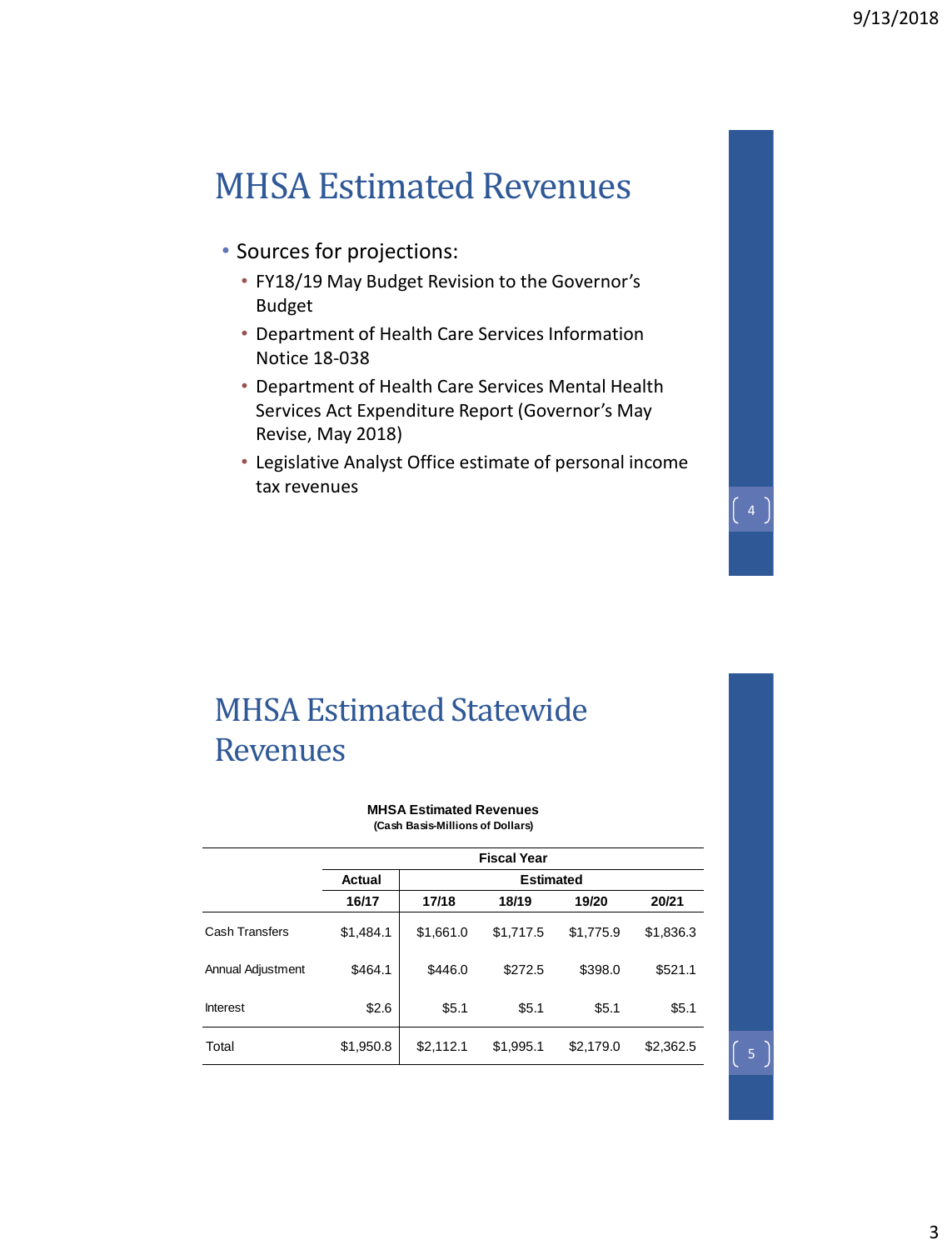# Orange County Estimated MHSA Funding

|                          | <b>Fiscal Year</b> |         |         |                  |         |  |  |  |  |
|--------------------------|--------------------|---------|---------|------------------|---------|--|--|--|--|
|                          |                    | Actual  |         | <b>Estimated</b> |         |  |  |  |  |
|                          | 16/17              | 17/18   | 18/19   | 19/20            | 20/21   |  |  |  |  |
| <b>CSS</b>               | \$113.3            | \$124.9 | \$115.4 | \$124.0          | \$133.1 |  |  |  |  |
| PEI                      | \$28.3             | \$31.2  | \$28.9  | \$31.0           | \$33.3  |  |  |  |  |
| Innovation <sup>a/</sup> | \$7.5              | \$8.2   | \$7.6   | \$8.2            | \$8.8   |  |  |  |  |
| Total                    | \$149.1            | \$164.3 | \$151.9 | \$163.2          | \$175.2 |  |  |  |  |

#### **Orange County MHSA Estimated Component Funding (Millions of Dollars)**

a/ 5% of the total funding must be utilized for innovative programs (W&I Code Section 5892(a)(6)).

MHSA Component Funding

- Funding for No Place Like Home debt service is excluded from component funding
	- \$62 million in FY19/20 to \$130 million when fully implemented in FY22/23
- Anticipate continued growth in funding through FY20/21
	- Decrease in FY18/19 due to lower annual adjustment
	- Expect large annual adjustments in FY20/21 and FY21/22 due to capital gains spike in 2018 and 2019
- Estimated component funding does not include reverted funds  $\begin{bmatrix} 7 \end{bmatrix}$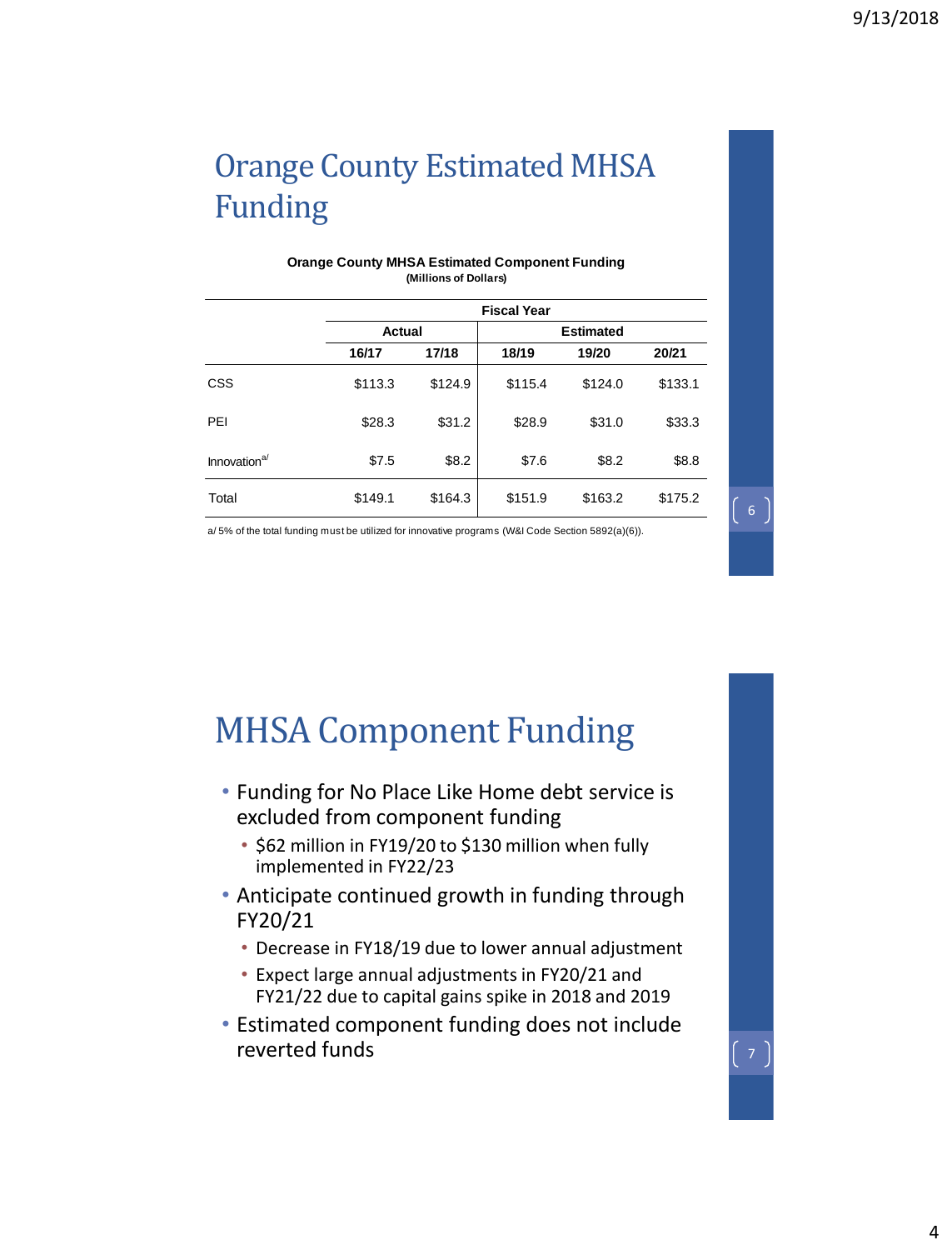#### MHSA Reversion

- Welfare and Institutions Code specifies that funds must be spent within a certain time period or returned to the state
	- CSS, PEI and Innovation must be spent within three years
	- WET and CFTN must be spent within 10 years
	- Funds dedicated to Prudent Reserve are exempt from reversion
- AB 114 modified the MHSA Reversion statute
	- Counties with a population of less than 200,000 have five years to expend funds
	- The expenditure period for Innovation Funds does not begin until the MHS Oversight and Accountability Commission approves an Innovation program

#### MHSA Reversion

- Unspent funds subject to reversion as of July 1, 2017 are "reverted" and reallocated to the county of origin
	- Effect is no funds are subject to reversion prior to July 1, 2017
	- County must provide a plan for how reallocated funds will be spent
	- Reallocated funds must be spent by July 1, 2020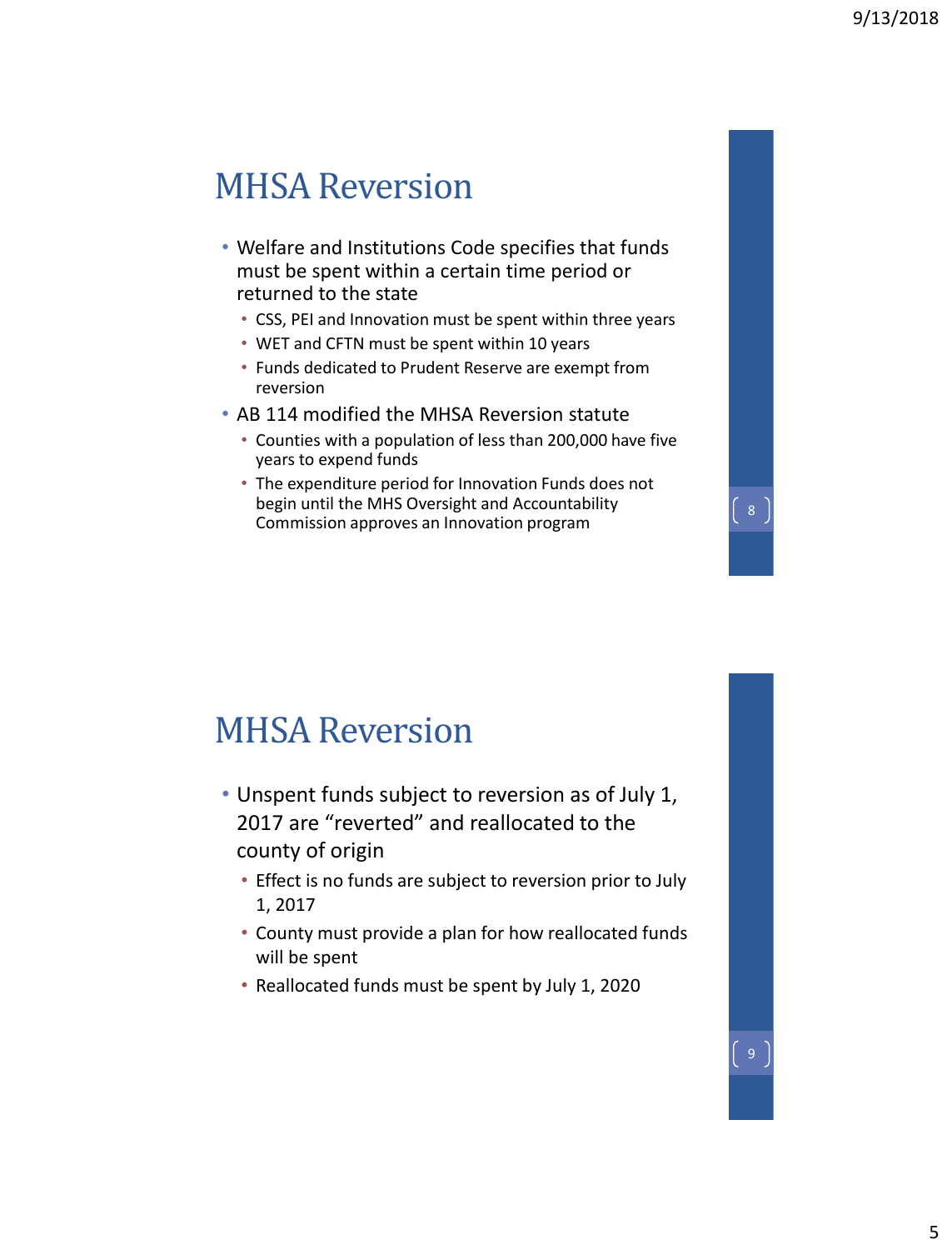#### MHSA Reversion

- DHCS prepared a report identifying funds subject to reversion as of July 1, 2017
	- Pre-AB100 is through FY11/12
	- Post-AB100 begins in FY12/13

| (Dollars in Millions) |            |      |            |            |             |       |
|-----------------------|------------|------|------------|------------|-------------|-------|
|                       | <b>CSS</b> | PEI  | <b>INN</b> | <b>WET</b> | <b>CFTN</b> | Total |
| <b>Statewide</b>      |            |      |            |            |             |       |
| Pre-AB100             | 2.9        | 70.7 | 123.8      | 9.3        | 25.7        | 232.4 |
| Post-AB100            | 2.1        | 5.5  | 38.9       | 0.0        | 0.0         | 46.5  |
| Total                 | 5.0        | 76.2 | 162.7      | 9.3        | 25.7        | 278.9 |
| <b>Orange County</b>  |            |      |            |            |             |       |
| Pre-AB100             | 0.0        | 12.3 | 10.1       | 0.0        | 3.2         | 25.6  |
| Post-AB100            | 0.0        | 0.0  | 3.3        | 0.0        | 0.0         | 3.3   |
| Total                 | 0.0        | 12.3 | 13.4       | 0.0        | 3.2         | 28.9  |

**MHSA Funds Subject to Reversion as of July 1, 2017**

#### Recent MHSA Fiscal Changes

- SB192 recently signed by the Governor
	- Limits local MHS Fund prudent reserve to not more than 33 percent of the average CSS revenue received in the prior five years
	- Creates Reversion Account within the State MHS Fund
- Orange County's prudent reserve is approximately twice the amount specified in SB192
	- SB192 does not specify consequences of exceeding 33 percent

10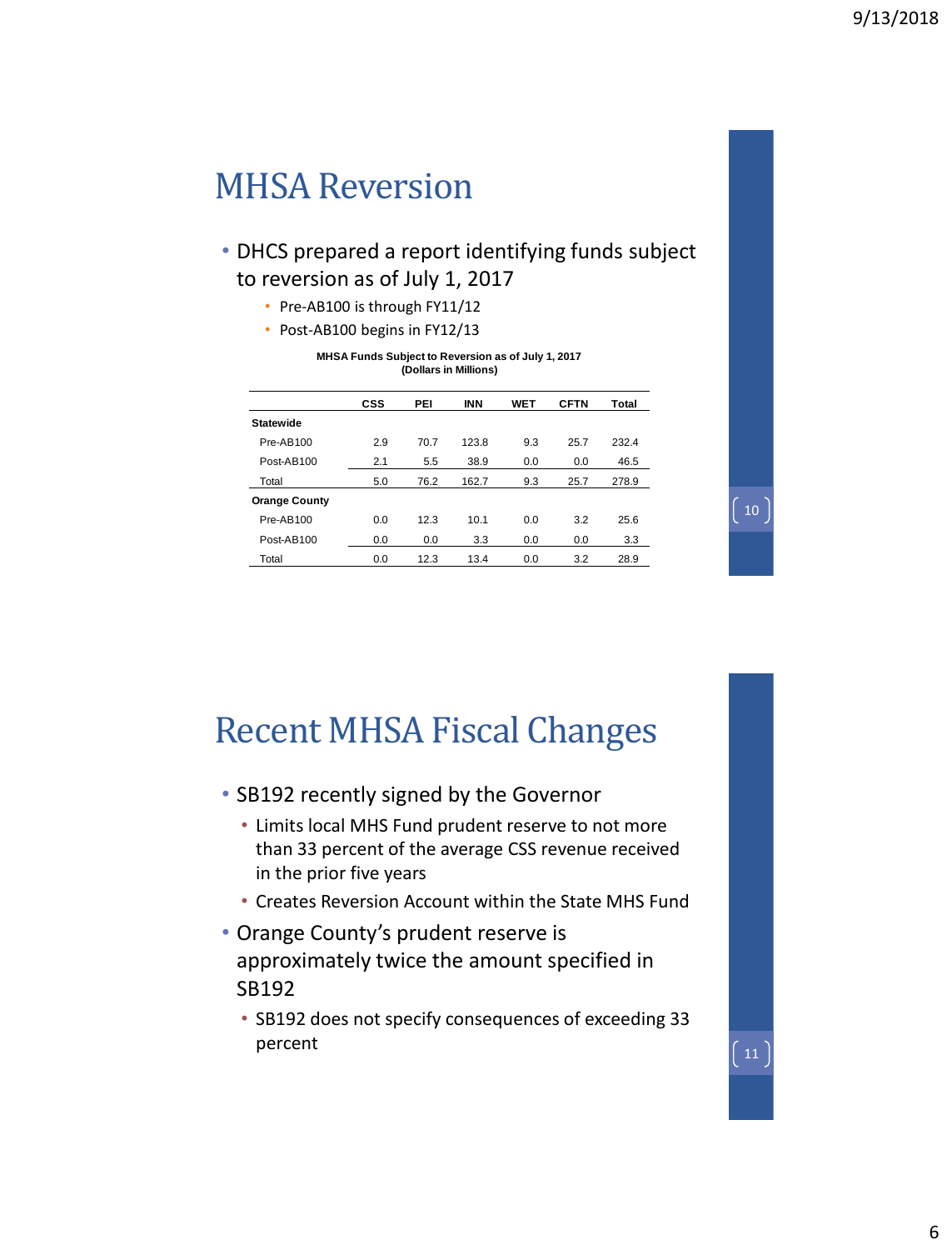12

13

#### Other Community Mental Health Funding

- 1991 Realignment
	- Orange County has a minimum base of approximately \$75 million in FY178/19
		- Includes VLF Collection
	- Discontinuance of the Coordinated Care Initiative (CCI) due to it not being cost effective impacts the County MOE for In-Home Supportive Services (IHSS)
		- Fund the shortfall with a combination of State General Fund monies and a redirection of 1991 Realignment vehicle license fee growth
		- All 1991 VLF growth redirected for three years (FY16/17-FY18/19)
		- 50 percent of VFL growth redirected for two years (FY19/20 and FY20/21)
		- Anticipate Social Services caseload cost growth to utilize all of sales tax growth into the foreseeable future

#### Other Community Mental Health Funding

#### • 2011 Realignment Behavioral Health Subaccount

- Funds in the Behavioral Health Subaccount must be used to fund:
	- Residential perinatal drug services and treatment
	- Drug court operations and services
	- Nondrug Medi-Cal substance abuse treatment programs
	- Drug/Medi-Cal program
	- Medi-Cal specialty mental health services, including Early and Periodic Screening, Diagnosis and Treatment program and mental health managed care
- The 2011 Realignment statute does not specify how much needs to be spent on each program
- Orange County received approximately \$49.5 million in FY17/18 base funding and \$3.8 million in FY16/17 growth
- Anticipate revenues to continue to increase based on growth in State sales tax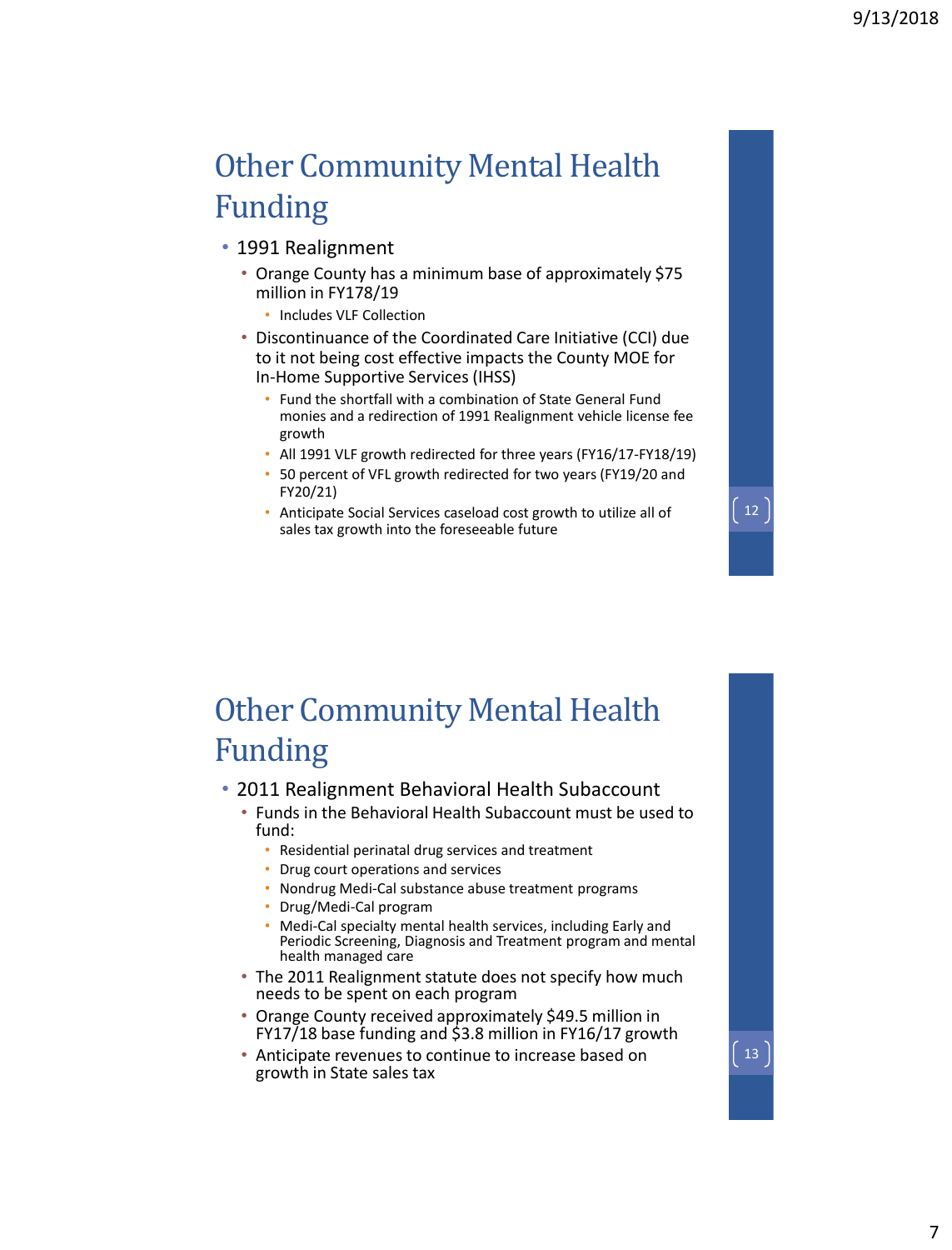#### Other Community Mental Health Funding

- Budget includes State General Fund monies
	- Continuum of Care Reform
		- FY17/18 \$4.0 million
		- FY18/19 \$10.7 million
	- EPSDT Performance Outcome System
		- FY17/18 \$0.0 million
		- FY18/19 \$6.4 million
	- Managed Care Regulations Implementation
		- FY17/18 \$1.9 million
		- FY18/19 \$7.5 million

#### Other Community Mental Health Funding

- Budget includes State General Fund monies
	- Managed Care Regulations Mental Health Parity
		- FY17/18 \$0.0 million
		- FY18/19 \$2.9 million
	- Increased State Share for ACA Medi-Cal Clients
		- FY17/18 \$29.5 million
		- FY18/19 \$52.5 million
	- Homeless and Mental Illness Program
		- FY18/19 \$50 million
	- Repayment of AB3632 Mandate
		- FY18/19 \$254 million (plus interest)  $\begin{bmatrix} 15 \end{bmatrix}$

14